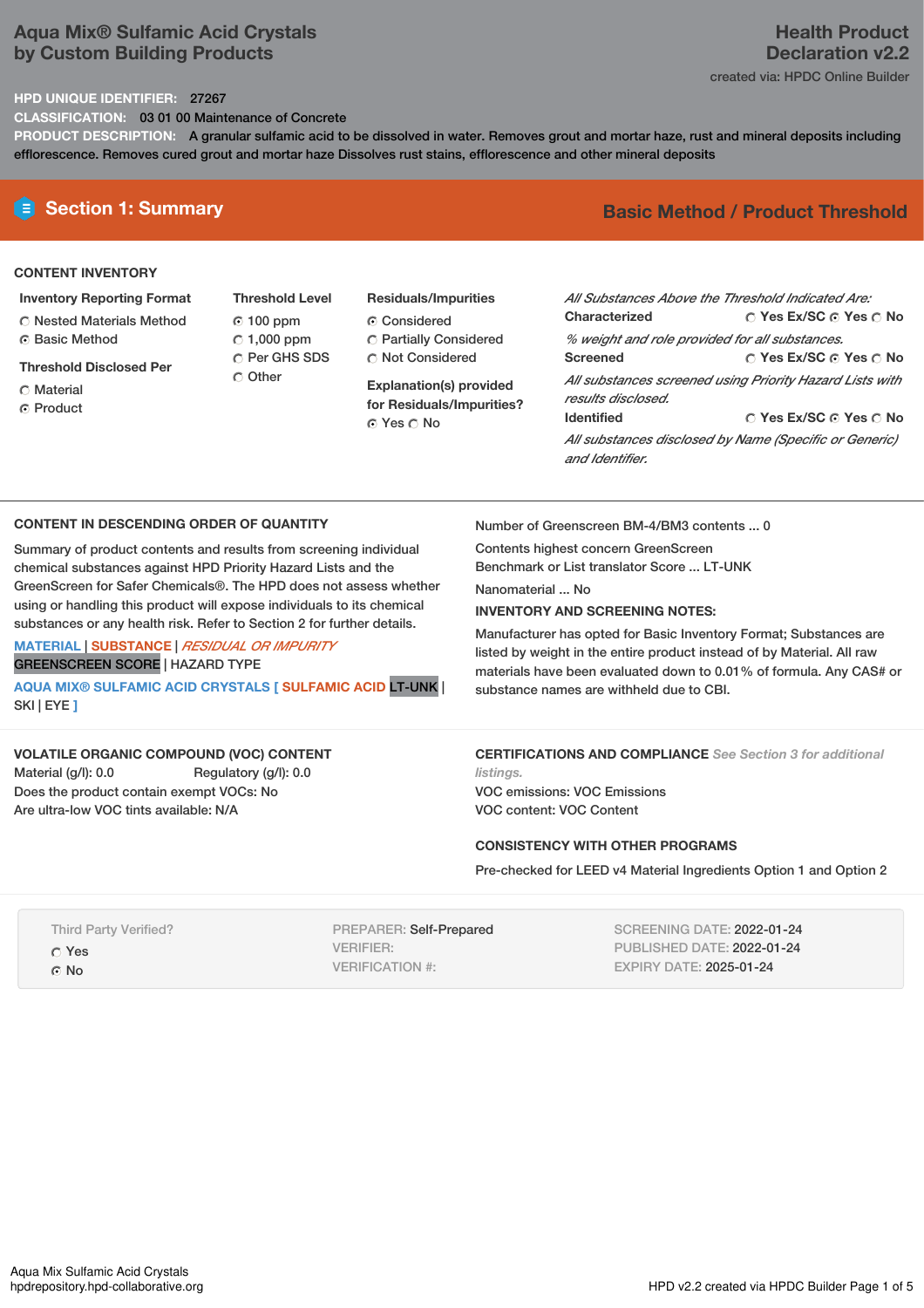This section lists contents in a product based on specific threshold(s) and reports detailed health information including hazards. This HPD uses the *inventory method indicated above, which is one of three possible methods:*

- *Basic Inventory method with Product-level threshold.*
- *Nested Material Inventory method with Product-level threshold*  $\bullet$
- *Nested Material Inventory method with individual Material-level thresholds*

Definitions and requirements for the three inventory methods and requirements for each data field can be found in the HPD Open Standard version *2.2, available on the HPDC website at: [www.hpd-collaborative.org/hpd-2-2-standard](https://www.hpd-collaborative.org/hpd-2-2-standard)*

# **AQUA MIX® SULFAMIC ACID CRYSTALS**

PRODUCT THRESHOLD: 100 ppm RESIDUALS AND IMPURITIES CONSIDERED: Yes

RESIDUALS AND IMPURITIES NOTES: Residuals and impurities have been considered and disclosed from available information. Outside chemical analysis has not been performed.

OTHER PRODUCT NOTES:

| <b>SULFAMIC ACID</b>    |                                                                |                 |                                      | ID: 5329-14-6                                              |  |
|-------------------------|----------------------------------------------------------------|-----------------|--------------------------------------|------------------------------------------------------------|--|
|                         | HAZARD SCREENING METHOD: Pharos Chemical and Materials Library |                 |                                      | HAZARD SCREENING DATE: 2022-01-24 19:01:19                 |  |
| %: $98.0000 - 100.0000$ | <b>GS: LT-UNK</b>                                              | $RC:$ None      | NANO: No                             | SUBSTANCE ROLE: Buffer                                     |  |
| <b>HAZARD TYPE</b>      | <b>AGENCY AND LIST TITLES</b>                                  | <b>WARNINGS</b> |                                      |                                                            |  |
| <b>SKI</b>              | EU - GHS (H-Statements) Annex 6 Table 3-1                      | Category 2]     |                                      | H315 - Causes skin irritation [Skin corrosion/irritation - |  |
| <b>EYE</b>              | EU - GHS (H-Statements) Annex 6 Table 3-1                      |                 | damage/eye irritation - Category 2A] | H319 - Causes serious eye irritation [Serious eye          |  |
|                         |                                                                |                 |                                      |                                                            |  |

SUBSTANCE NOTES: Ranges given due to batch to batch variability.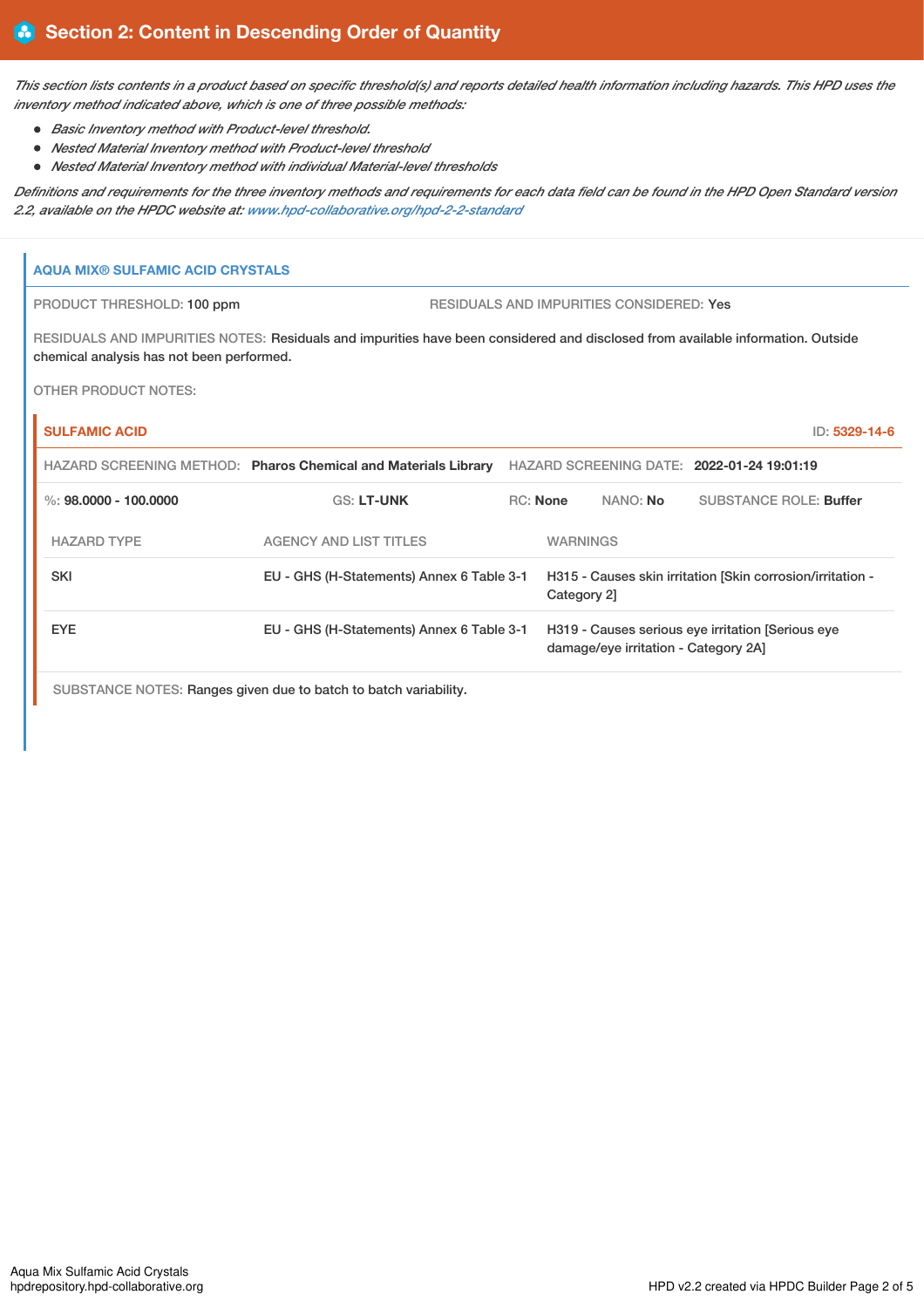This section lists applicable certification and standards compliance information for VOC emissions and VOC content. Other types of health or *environmental performance testing or certifications completed for the product may be provided.*

| <b>VOC EMISSIONS</b>                                                                                   | <b>VOC Emissions</b>                    |                                                   |
|--------------------------------------------------------------------------------------------------------|-----------------------------------------|---------------------------------------------------|
| CERTIFYING PARTY: Self-declared<br><b>APPLICABLE FACILITIES: ALL</b><br><b>CERTIFICATE URL:</b>        | ISSUE DATE: 2022-01- EXPIRY DATE:<br>24 | <b>CERTIFIER OR LAB: SELF-</b><br><b>DECLARED</b> |
| CERTIFICATION AND COMPLIANCE NOTES: Not tested for VOC emissions.                                      |                                         |                                                   |
|                                                                                                        |                                         |                                                   |
| <b>VOC CONTENT</b>                                                                                     | <b>VOC Content</b>                      |                                                   |
| <b>CERTIFYING PARTY: Self-declared</b><br><b>APPLICABLE FACILITIES: ALL</b><br><b>CERTIFICATE URL:</b> | ISSUE DATE: 2022-01- EXPIRY DATE:<br>24 | <b>CERTIFIER OR LAB: SELF-</b><br><b>DECLARED</b> |

# **Section 4: Accessories**

This section lists related products or materials that the manufacturer requires or recommends for installation (such as adhesives or fasteners), maintenance, cleaning, or operations. For information relating to the contents of these related products, refer to their applicable Health Product *Declarations, if available.*

No accessories are required for this product.

# **Section 5: General Notes**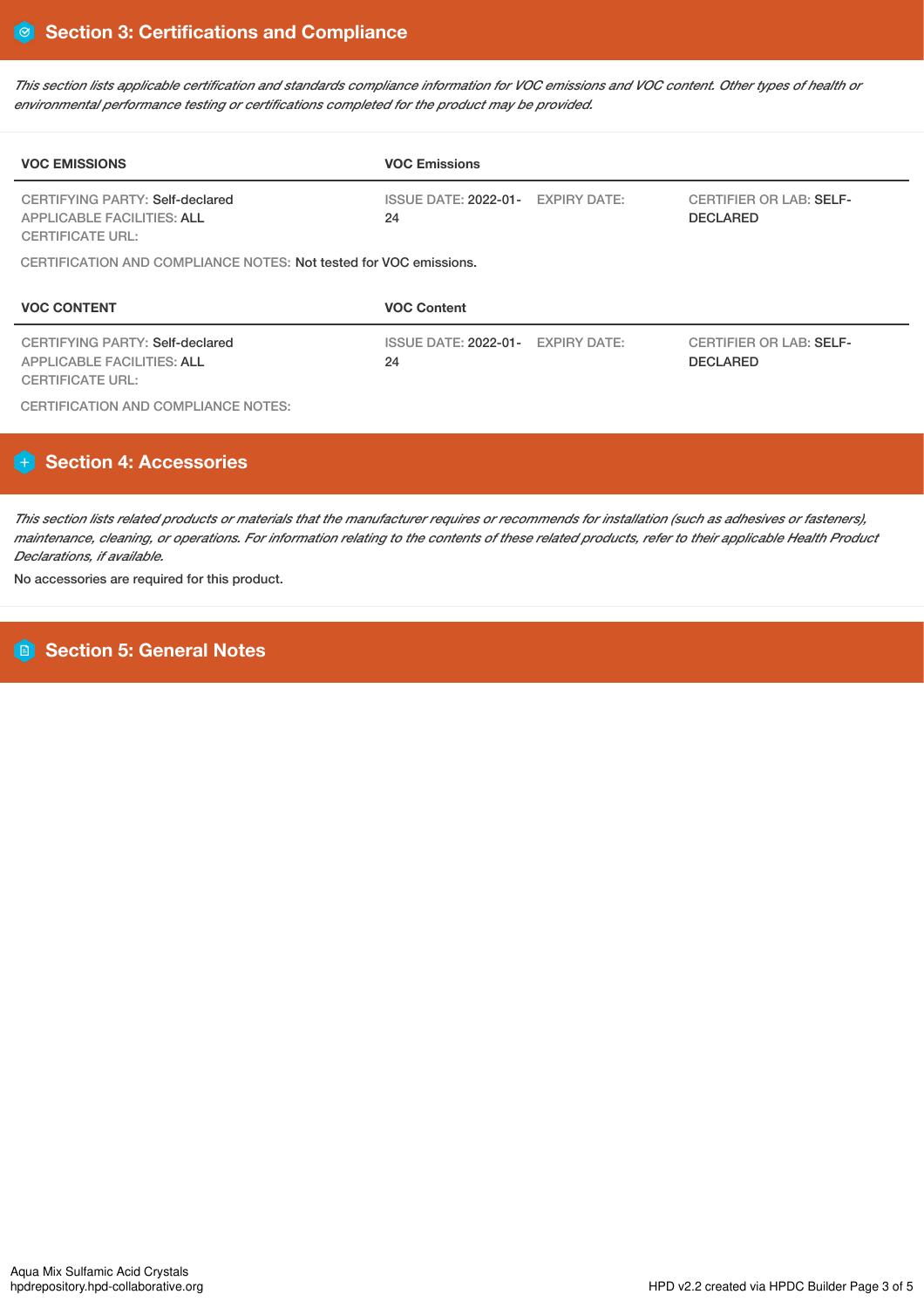## **MANUFACTURER INFORMATION**

MANUFACTURER: **Custom Building Products** ADDRESS: **10400 Pioneer Blvd Unit #3 Santa Fe Springs CA 90670, United States** WEBSITE: **https://www.custombuildingproducts.com/products/aqua-mixsulfamic-acid-crystals**

CONTACT NAME: **Tim Kennedy** TITLE: **Compliance Manager** PHONE: **40463491003351** EMAIL: **technicalservicedepartment@cbpmail.net**

The listed contact is responsible for the validity of this HPD and attests that it is accurate and complete to the best of his or her knowledge. **KEY**

# **Hazard Types**

- **AQU** Aquatic toxicity **CAN** Cancer **DEV** Developmental toxicity **END** Endocrine activity **EYE** Eye irritation/corrosivity **GEN** Gene mutation **GLO** Global warming
- **LAN** Land toxicity **MAM** Mammalian/systemic/organ toxicity **MUL** Multiple **NEU** Neurotoxicity **NF** Not found on Priority Hazard Lists **OZO** Ozone depletion **PBT** Persistent, bioaccumulative, and toxic

**PHY** Physical hazard (flammable or reactive) **REP** Reproductive **RES** Respiratory sensitization **SKI** Skin sensitization/irritation/corrosivity **UNK** Unknown

**LT-1** List Translator 1 (Likely Benchmark-1) **LT-UNK** List Translator Benchmark Unknown (the chemical is present on at least one GreenScreen Specified List, but the information contained within the list did not result in a clear mapping to a LT-1 or LTP1 score.) **NoGS** No GreenScreen.

**GreenScreen (GS)**

**BM-3** Benchmark 3 (use but still opportunity for improvement) **BM-2** Benchmark 2 (use but search for safer substitutes) **BM-1** Benchmark 1 (avoid - chemical of high concern) **BM-U** Benchmark Unspecified (due to insufficient data) **LT-P1** List Translator Possible 1 (Possible Benchmark-1)

# **Recycled Types**

**PreC** Pre-consumer recycled content **PostC** Post-consumer recycled content **UNK** Inclusion of recycled content is unknown **None** Does not include recycled content

**BM-4** Benchmark 4 (prefer-safer chemical)

# **Other Terms:**

**GHS SDS** Globally Harmonized System of Classification and Labeling of Chemicals Safety Data Sheet

# **Inventory Methods:**

**Nested Method / Material Threshold** Substances listed within each material per threshold indicated per material **Nested Method / Product Threshold** Substances listed within each material per threshold indicated per product **Basic Method / Product Threshold** Substances listed individually per threshold indicated per product

**Nano** Composed of nano scale particles or nanotechnology **Third Party Verified** Verification by independent certifier approved by HPDC **Preparer** Third party preparer, if not self-prepared by manufacturer **Applicable facilities** Manufacturing sites to which testing applies

The Health Product Declaration (HPD) Open Standard provides for the disclosure of product contents and potential associated human and environmental health hazards. Hazard associations are based on the HPD Priority Hazard Lists, the GreenScreen List Translator™, and when *available, full GreenScreen® assessments. The HPD Open Standard v2.1 is not:*

- *<sup>a</sup> method for the assessment of exposure or risk associated with product handling or use,*
- a method for assessing potential health impacts of: (i) substances used or created during the manufacturing process or (ii) substances created *after the product is delivered for end use.*

Information about life cycle, exposure and/or risk assessments performed on the product may be reported by the manufacturer in appropriate Notes *sections, and/or, where applicable, in the Certifications section.*

The HPD Open Standard was created and is supported by the Health Product Declaration Collaborative (the HPD Collaborative), a customer-led organization composed of stakeholders throughout the building industry that is committed to the continuous improvement of building products *through transparency, openness, and innovation throughout the product supply chain.*

The product manufacturer and any applicable independent verifier are solely responsible for the accuracy of statements and claims made in this